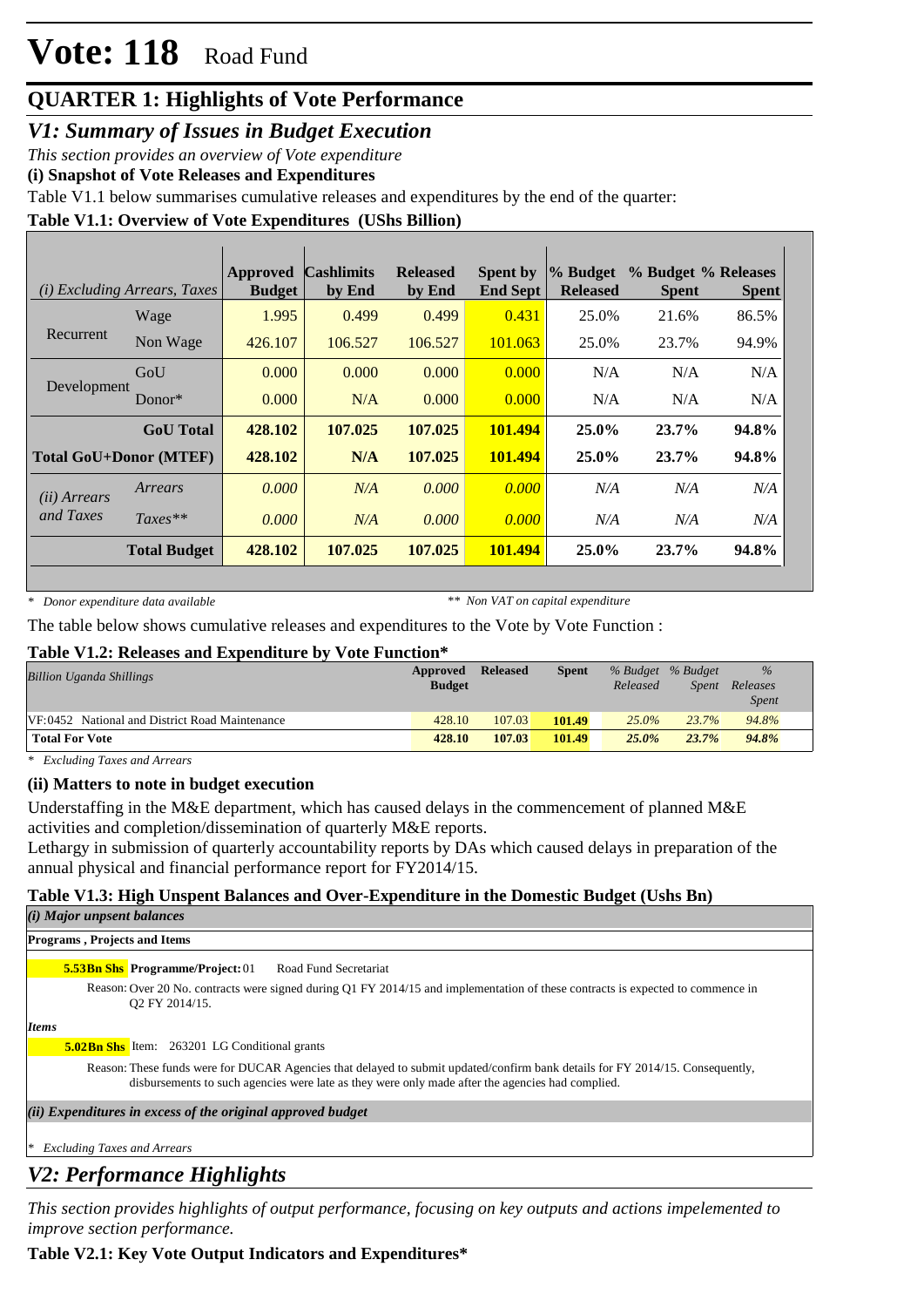| <i>Vote, Vote Function</i><br>Key Output | <b>Approved Budget and</b><br><b>Planned outputs</b>                                                                               | <b>Cumulative Expenditure</b><br>and Performance                                                         | <b>Status and Reasons for any</b><br><b>Variation from Plans</b>                                                             |
|------------------------------------------|------------------------------------------------------------------------------------------------------------------------------------|----------------------------------------------------------------------------------------------------------|------------------------------------------------------------------------------------------------------------------------------|
|                                          | Vote Function: 0452 National and District Road Maintenance                                                                         |                                                                                                          |                                                                                                                              |
| Output: 045251                           | <b>National Road Maintenance</b>                                                                                                   |                                                                                                          |                                                                                                                              |
|                                          | Description of Performance: Finance the Routine & Periodic Financed Routine & Periodic<br>Maintenance of UNRA as<br>follows:       | Maintenance of UNRA's<br>quarterly work plans as follows: receipt of MFPED releases                      | The KPI on average time of<br>disbursement from date of                                                                      |
|                                          | Routine Maintenance<br>- Paved Roads - Manual                                                                                      | Routine manual maintenance of<br>500 km of paved national roads; efficient internal disbursement         | performed well as a result of<br>processes within URF e.g.                                                                   |
|                                          | Maintenance - 1,170km<br>- Paved Roads - Mechanized<br>Maintenance - 1,150km<br>- Paved Roads - Term                               | Routine mechanized<br>maintenance of 400km km of<br>paved national roads;                                | timely breaking down of cash<br>limit, approval of warrant,<br>preparation of disbursement<br>schedule, etc. The KPI on % of |
|                                          | Maintenance (Mechanized) -<br>2,500km                                                                                              | Routine manual maintenance of<br>16,761 km of unpaved national                                           | funds released to UNRA on<br>time performed well due to                                                                      |
|                                          | - Un paved Roads - Manual<br>Maintenance - 16,500km                                                                                | roads;                                                                                                   | UNRA's availing of its updated<br>bank details on time. This                                                                 |
|                                          | - Un paved Roads - Mechanized Routine mechanized<br>Maintenance - 7,000km<br>- Un paved Roads - Term<br>Maintenance (Mechanized) - | maintenance of 3,218 km of<br>unpaved national roads;                                                    | triggered timely disbursement of<br>funds to UNRA. The KPI on %<br>of approved annual budget<br>released for maintenance of  |
|                                          | 6,000km<br>- Bridges - 280 bridges<br>maintained                                                                                   | Mechanized Term maintenance<br>of 2,362 km of unpaved national a result of good performance of<br>roads; | national roads performed well as<br>MFPED releases and URF<br>disbursing 100% of the funds                                   |
|                                          | Periodic Maintenance<br>- Paved Roads - Remedial<br>Repairs & Sealing - 65km<br>- Un paved Roads -                                 | Roads improvement of 45km<br>low lying unpaved road sections<br>on major corridors;                      | received.                                                                                                                    |
|                                          | Regravelling - 1,300km<br>- Labour Based Rehabilitation -<br>132km                                                                 | Routine maintenance of 40<br>bridges;                                                                    |                                                                                                                              |
|                                          | - Bridges (Major Repairs) - 10<br>bridges rehabilitated                                                                            | Periodic maintenance of 20 km<br>of paved national roads;                                                |                                                                                                                              |
|                                          | Road Safety works<br>- Street lighting on Selected<br>National Roads - 47km                                                        | Periodic maintenance of 433 km<br>of unpaved national roads;                                             |                                                                                                                              |
|                                          | - Road Signage on Various<br>roads - 4,000no.<br>- Marking of Roads - 1,100km                                                      | Periodic maintenance of 2<br>bridges commenced;                                                          |                                                                                                                              |
|                                          | - Demarcation of road<br>reserves - 555km                                                                                          | Street lighting maintained on<br>Gaba-Nsambya, Gaba-                                                     |                                                                                                                              |
|                                          | - Protection of road reserves of<br>national roads                                                                                 | Munyonyo, Jinja Nile Bridge,<br>Kampala Northern Bypassand<br>Kibuye - Entebbe roads;                    |                                                                                                                              |
|                                          | Axle Load Control<br>- Operations and Maintenance<br>(8 fixed & 2 Mobile) - 10<br>Weighbridges                                     | Operations and maintenance of<br>10 weigh bridges;                                                       |                                                                                                                              |
|                                          | Ferries                                                                                                                            | Operations and maintenance of<br>8 ferries;                                                              |                                                                                                                              |
|                                          | Operations, Maintenance and<br>Landing sites maintenance (9<br>Ferries) - 9 Ferries                                                | Consultancy services-<br>Supervision of Periodic<br>Maintenance of paved and                             |                                                                                                                              |
|                                          | Other qualifying work<br>- National Road Network                                                                                   | unpaved roads procured;                                                                                  |                                                                                                                              |
|                                          | Condition Assessment and<br><b>Quality Assurance</b><br>- Road Committee Activities                                                | Equipment operated and<br>maintained at 75% availability;                                                |                                                                                                                              |
|                                          | - Alternative Technology/Low<br>Cost Surfacing Technology -<br>2No. - 53km                                                         | 1 No. Equipment hire service<br>contract commenced in western<br>region;                                 |                                                                                                                              |
|                                          | - Consultancy Services -<br>Supervision of Periodic<br>Maintenance of Paved &<br>Unpaved Roads - 25No.                             | Gravel testing equipment<br>delivered                                                                    |                                                                                                                              |

## **QUARTER 1: Highlights of Vote Performance**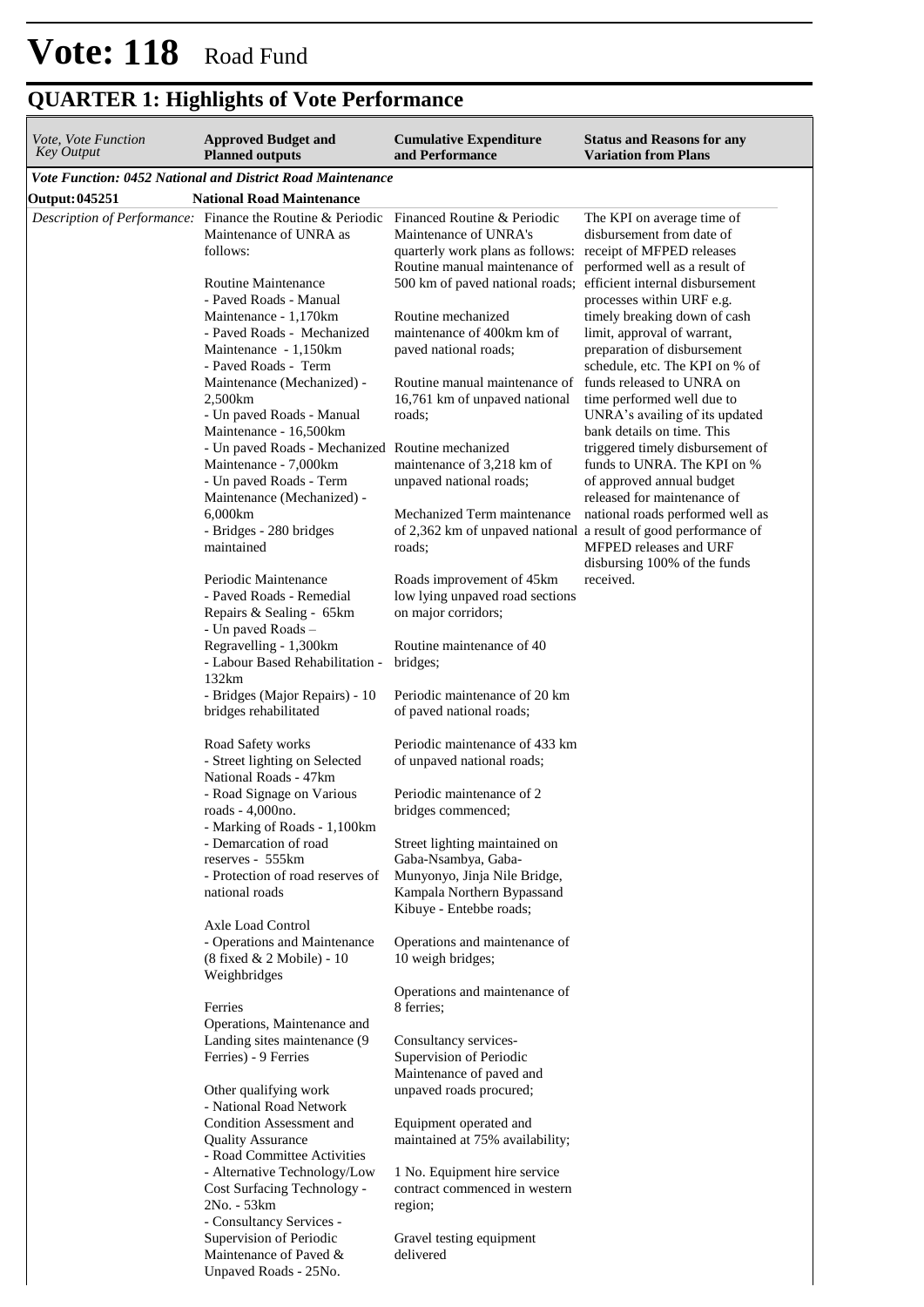| <i>Vote, Vote Function</i><br><b>Key Output</b>                                                      | <b>Approved Budget and</b><br><b>Planned outputs</b>                                                                                                                                                                                                                                                                                                  | <b>Cumulative Expenditure</b><br>and Performance                                                                                                                                                                                                                                                                                                                                                                                                            | <b>Status and Reasons for any</b><br><b>Variation from Plans</b>                                                                                                                                                                                                                                                                                                                                                                         |
|------------------------------------------------------------------------------------------------------|-------------------------------------------------------------------------------------------------------------------------------------------------------------------------------------------------------------------------------------------------------------------------------------------------------------------------------------------------------|-------------------------------------------------------------------------------------------------------------------------------------------------------------------------------------------------------------------------------------------------------------------------------------------------------------------------------------------------------------------------------------------------------------------------------------------------------------|------------------------------------------------------------------------------------------------------------------------------------------------------------------------------------------------------------------------------------------------------------------------------------------------------------------------------------------------------------------------------------------------------------------------------------------|
|                                                                                                      | - Consultancy Services -<br>Supervision of Periodic<br>Maintenance of Bridges - 1No                                                                                                                                                                                                                                                                   |                                                                                                                                                                                                                                                                                                                                                                                                                                                             |                                                                                                                                                                                                                                                                                                                                                                                                                                          |
| Performance Indicators:                                                                              |                                                                                                                                                                                                                                                                                                                                                       |                                                                                                                                                                                                                                                                                                                                                                                                                                                             |                                                                                                                                                                                                                                                                                                                                                                                                                                          |
| Average time (days) of<br>disbursements from date of<br>receipt of MFPED releases<br>(Nationa Roads) | 14                                                                                                                                                                                                                                                                                                                                                    | 5                                                                                                                                                                                                                                                                                                                                                                                                                                                           |                                                                                                                                                                                                                                                                                                                                                                                                                                          |
| % of funds released to<br>UNRA on time (as per<br>performance agreement)                             | 90                                                                                                                                                                                                                                                                                                                                                    | 100                                                                                                                                                                                                                                                                                                                                                                                                                                                         |                                                                                                                                                                                                                                                                                                                                                                                                                                          |
| % of approved annual budget<br>released for maintenance of<br>National roads                         | 90                                                                                                                                                                                                                                                                                                                                                    | 25                                                                                                                                                                                                                                                                                                                                                                                                                                                          |                                                                                                                                                                                                                                                                                                                                                                                                                                          |
| <b>Output Cost:</b>                                                                                  | UShs Bn:<br>274.438                                                                                                                                                                                                                                                                                                                                   | <b>UShs Bn:</b>                                                                                                                                                                                                                                                                                                                                                                                                                                             | 25.0%<br>68.610 % Budget Spent:                                                                                                                                                                                                                                                                                                                                                                                                          |
| Output: 045252                                                                                       | District, Urban and Community Access Road Maintenance                                                                                                                                                                                                                                                                                                 |                                                                                                                                                                                                                                                                                                                                                                                                                                                             |                                                                                                                                                                                                                                                                                                                                                                                                                                          |
|                                                                                                      | <i>Description of Performance:</i> Finance the Routine & Periodic DUCAR Agencies:<br>Maintenance of Districts,<br>KCCA, Urban councils and<br>community access roads as<br>follows:<br>District Roads<br>- Routine Maintenance<br>(Manual) of District Rds<br>25,528km;                                                                               | During Q1 FY2014/15 URF<br>Financed Routine & Periodic<br>maintenance of the DUCAR<br>network as follows:<br>District roads incl TCs and<br>Subcounties:<br>•Routine manual maintenance of limit, approval of warrant,<br>12,913 km of district roads;<br>•Routine mechanized                                                                                                                                                                               | The KPI on average time of<br>disbursement from date of<br>receipt of MFPED releases<br>performed well as a result of<br>efficient internal disbursement<br>processes within URF e.g.<br>timely breaking down of cash<br>preparation of disbursement<br>schedule, etc. The KPI on % of                                                                                                                                                   |
|                                                                                                      | - Routine Maintenance<br>(Mechanized) of District Rds<br>5,000km;<br>- Periodic Maintenance of<br>District Rds 1,000km;<br>- Routine Maintenance<br>(Bridges)/District Rds 10No;<br>- Culverts (Nos)/ District Rds<br>5,500No.                                                                                                                        | maintenance of 1,658 km of<br>district roads;<br>•Periodic maintenance of 255<br>km of district roads;<br>•Installation of 54 culvert lines<br>on district roads;<br>•Maintenance of 17 bridges on<br>district roads.                                                                                                                                                                                                                                       | funds released to DUCAR<br>agencies on time<br>underperformed due to delay in<br>submission of correct updated<br>bank details by some DUCAR<br>agencies. Consequently,<br>disbursements to such agencies<br>were late as they were only<br>made after the agencies had                                                                                                                                                                  |
|                                                                                                      | Urban Roads<br>- Routine Maintenance<br>(Manual) of Urban Rds<br>1,200 km;<br>- Routine Maintenance<br>(Mechanized) of Urban Rds<br>206km;<br>- Periodic Maintenance of<br>Urban Rds 50km;<br>- Routine Maintenance<br>(Bridges)/Urban Rds 6No;<br>- Culverts (lines)/Urban Rds<br>100No.<br><b>KCCA Roads</b>                                        | Urban roads (Municipalities):<br>•Routine manual maintenance of their updated bank details. The<br>664 km of Municipal roads<br>•Routine mechanized<br>maintenance of 88 km of<br>Municipal roads<br>•Periodic maintenance of 54 km reasons: 1. The funds for<br>of Municipal roads<br>•Installation of 30 culvert lines<br>on Municipal<br>roads<br>Outputs:<br>The outputs for $Q1$ FY2014/15<br>for DUCAR Agencies have not<br>yet been fully submitted; | made a correct submission of<br>KPI on % of approved annual<br>budget released for maintenance<br>of DUCAR roads<br>underperformed due to two<br>resealing of a select of town<br>council roads were retained at<br>URF as procurement of a<br>consultant to do the detailed<br>engineering design and<br>monitoring for all the benefiting<br>town councils was still ongoing<br>2. The funds for community<br>access roads (CARs) were |
|                                                                                                      | - Routine Maintenance<br>(Manual) of KCCA Rds 626km; During Q1 FY2014/15 URF<br>- Routine Maintenance<br>(Mechanized) of KCCA Rds<br>500km;<br>- Periodic Maintenance of<br>KCCA Rds 25km;<br>- Culverts (lines)/KCCA Rds<br>50No.<br><b>Community Access Roads</b><br>- Routine Maintenance<br>(Manual) of CARs of 5,832km;<br>- Routine Maintenance | <b>KCCA</b><br>financed Routine & Periodic<br>Maintenance of KCCA's<br>quarterly work plans as follows:<br>•Routine manual/mechanized<br>maintenance of 120km of paved<br>city roads;<br>•Routine manual/mechanized<br>maintenance of 113km of<br>unpaved city roads;<br>•Periodic maintenance of<br>0.68km of city roads;<br>•Road safety activities;                                                                                                      | retained at URF so as to make<br>one lump sum disbursement of<br>the annual budget for CARs in<br>Q2 FY 2014/15.                                                                                                                                                                                                                                                                                                                         |

• Consultancy services- Transport

## **QUARTER 1: Highlights of Vote Performance**

(Bridges)/CARs 14No;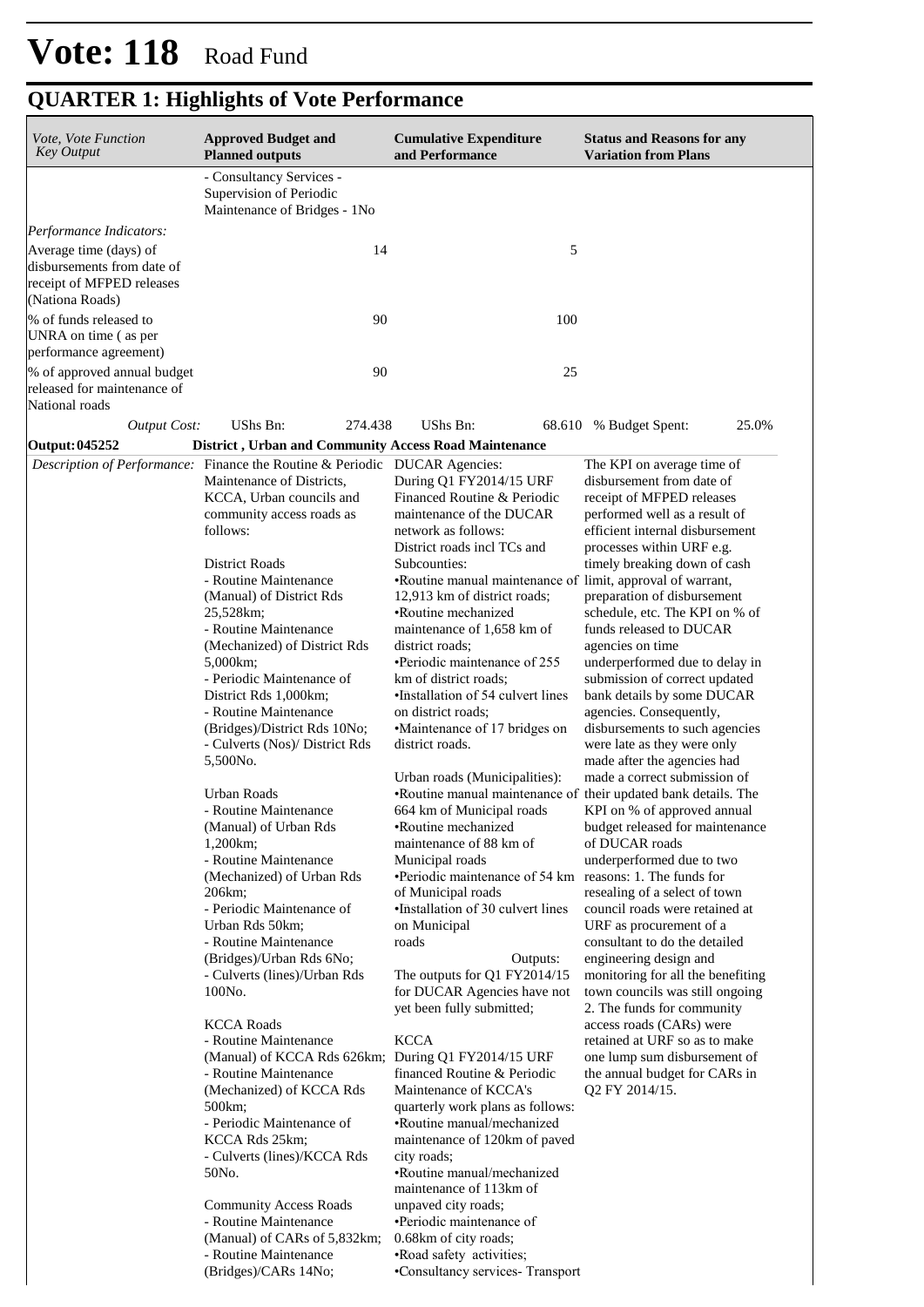# **Vote: 118** Road Fund

| <i>Vote, Vote Function</i><br><b>Key Output</b>                                              | <b>Approved Budget and</b><br><b>Planned outputs</b> |         | <b>Cumulative Expenditure</b><br>and Performance                                                                                                                                                                           |         | <b>Status and Reasons for any</b><br><b>Variation from Plans</b> |       |
|----------------------------------------------------------------------------------------------|------------------------------------------------------|---------|----------------------------------------------------------------------------------------------------------------------------------------------------------------------------------------------------------------------------|---------|------------------------------------------------------------------|-------|
|                                                                                              | - Culverts (lines)/CARs<br>$1,050No$ ;               |         | •Equipment repairs.                                                                                                                                                                                                        |         |                                                                  |       |
|                                                                                              |                                                      |         | Outputs:<br>$KCCA$ Q1 FY 2014/15 outputs<br>are as follows:<br>Routine manual/mechanized<br>maintenance of 101.8km of<br>paved city roads;<br>•Routine manual/mechanized<br>maintenance of 671km of<br>unpaved city roads; |         |                                                                  |       |
| Performance Indicators:                                                                      |                                                      |         |                                                                                                                                                                                                                            |         |                                                                  |       |
| Average time (days) of<br>disbursements from date of<br>receipt of MPFED releases<br>(DUCAR) |                                                      | 14      |                                                                                                                                                                                                                            | 13.4    |                                                                  |       |
| % of funds released to<br>DUCAR agencies on time (as<br>per performance agreement)           |                                                      | 90      |                                                                                                                                                                                                                            | 75.8    |                                                                  |       |
| % of approved annual budget<br>released for maintenance of<br><b>DUCAR</b> roads             |                                                      | 90      |                                                                                                                                                                                                                            | 21.9    |                                                                  |       |
| <b>Output Cost:</b>                                                                          | UShs Bn:                                             | 146.440 | UShs Bn:                                                                                                                                                                                                                   | 31.586  | % Budget Spent:                                                  | 21.6% |
| <b>Vote Function Cost</b>                                                                    | <b>UShs Bn:</b>                                      |         | 428.102 UShs Bn:                                                                                                                                                                                                           | 101.494 | % Budget Spent:                                                  | 23.7% |
| <b>Cost of Vote Services:</b>                                                                | $UShs Bn$ :                                          |         | 428.102 UShs Bn:                                                                                                                                                                                                           | 101.494 | % Budget Spent:                                                  | 23.7% |

## **QUARTER 1: Highlights of Vote Performance**

*\* Excluding Taxes and Arrears*

#### Emerging trends in performance

Capacity of M&E department to undertake M&E programmes in the DAs is being leveraged by the supplementary efforts of interns within and outside the department.

Emerging performance challenges for the subsequent quarter

Timely preparation, printing, and dissemination of M&E reports and physical and financial performance reports of URF DAs. The challenge arises as a result of several other competing activities in the department against a thin staffing.

Problems in compiling reports, including quality of data/data collection

Untimely submission of accountability reports by DAs constrains review of documents which is supposed to precede M&E field visits.

#### **Table V2.2: Implementing Actions to Improve Vote Performance**

| <b>Planned Actions:</b>                                                                                                                      | <b>Actual Actions:</b>                                                                                                                        | <b>Reasons for Variation</b> |
|----------------------------------------------------------------------------------------------------------------------------------------------|-----------------------------------------------------------------------------------------------------------------------------------------------|------------------------------|
| Vote: 118 Road Fund                                                                                                                          |                                                                                                                                               |                              |
| Vote Function: 04.52 National and District Road Maintenance                                                                                  |                                                                                                                                               |                              |
| Implement the framework and regulations<br>for collection and management of road<br>user charges for funding maintenance of<br>public roads. | The Draft framework & regulations for<br>collection & management of road user<br>charges is in place $\&$ is being finalized.                 | There are no variations      |
| 1. Implement the URF<br>regulations<br>2.<br>Implement the communications strategy.                                                          | <b>1. The URF regulations were submitted</b> There are no variations<br>to MOFPED.<br>The Communications strategy is under<br>implementation. |                              |
| Vote: 118 Road Fund                                                                                                                          |                                                                                                                                               |                              |
| Vote Function: 04.52 National and District Road Maintenance                                                                                  |                                                                                                                                               |                              |
| Implement the 3 and 5 year road<br>maintenance plan.                                                                                         | The 3 and 5 year Road maintenance<br>plan is being implemented.                                                                               | There are no variations.     |

## *V3: Details of Releases and Expenditure*

*This section provides a comprehensive summary of the outputs delivered by the Vote and further details of Vote expenditures by Vote Function and Expenditure Item.*

### **Table V3.1: GoU Releases and Expenditure by Output\***

| $R_i11_i$<br>.11<br>$\sim$ 1<br>$\lim$<br>taanda<br>$\sqrt{a}$ | Annroved | ''eleased | Spent | $\%$<br>GOT | $\sigma$<br>$\epsilon$ $\sigma$<br>'' | $\%$<br>Gol |
|----------------------------------------------------------------|----------|-----------|-------|-------------|---------------------------------------|-------------|
|                                                                |          |           |       |             |                                       |             |